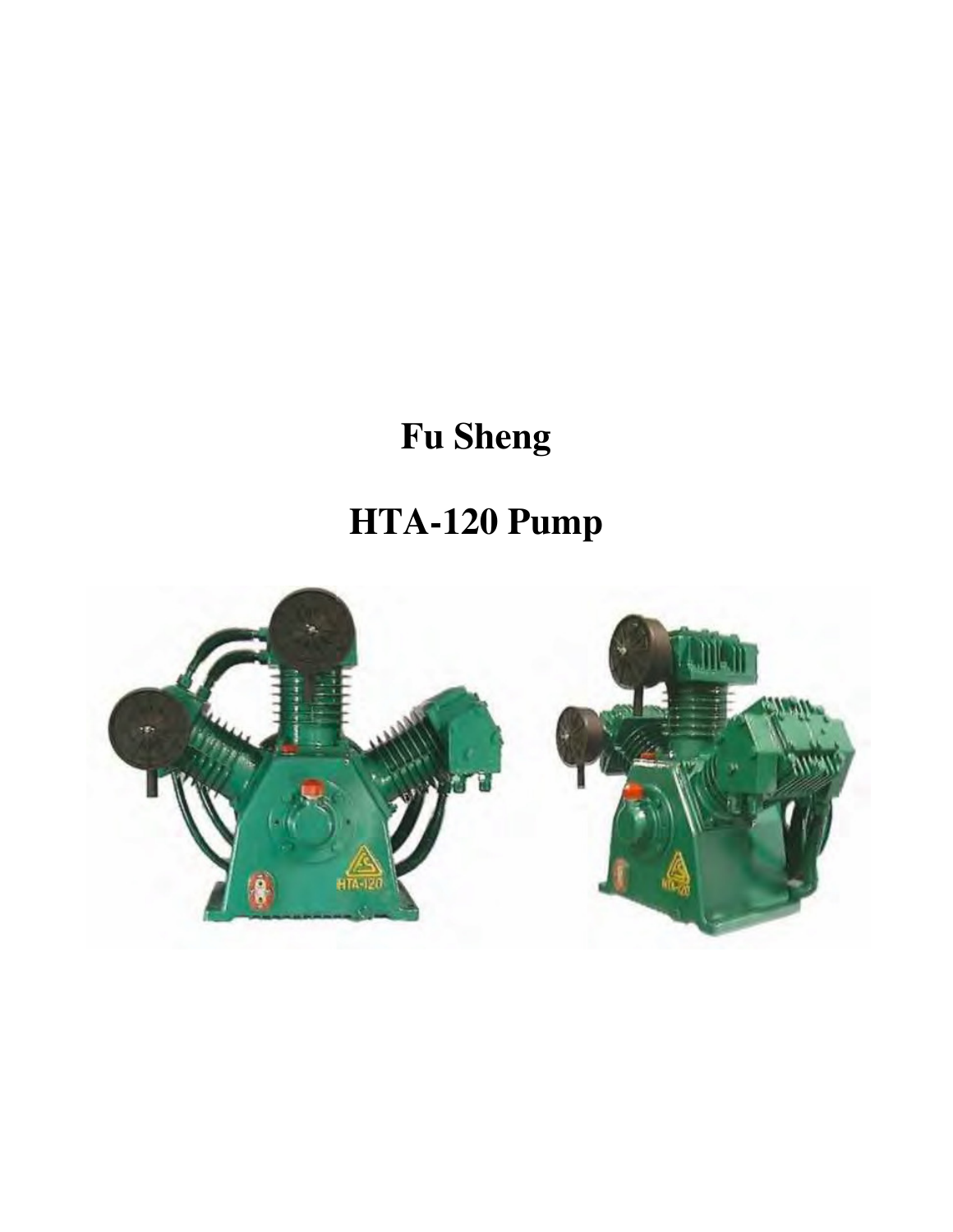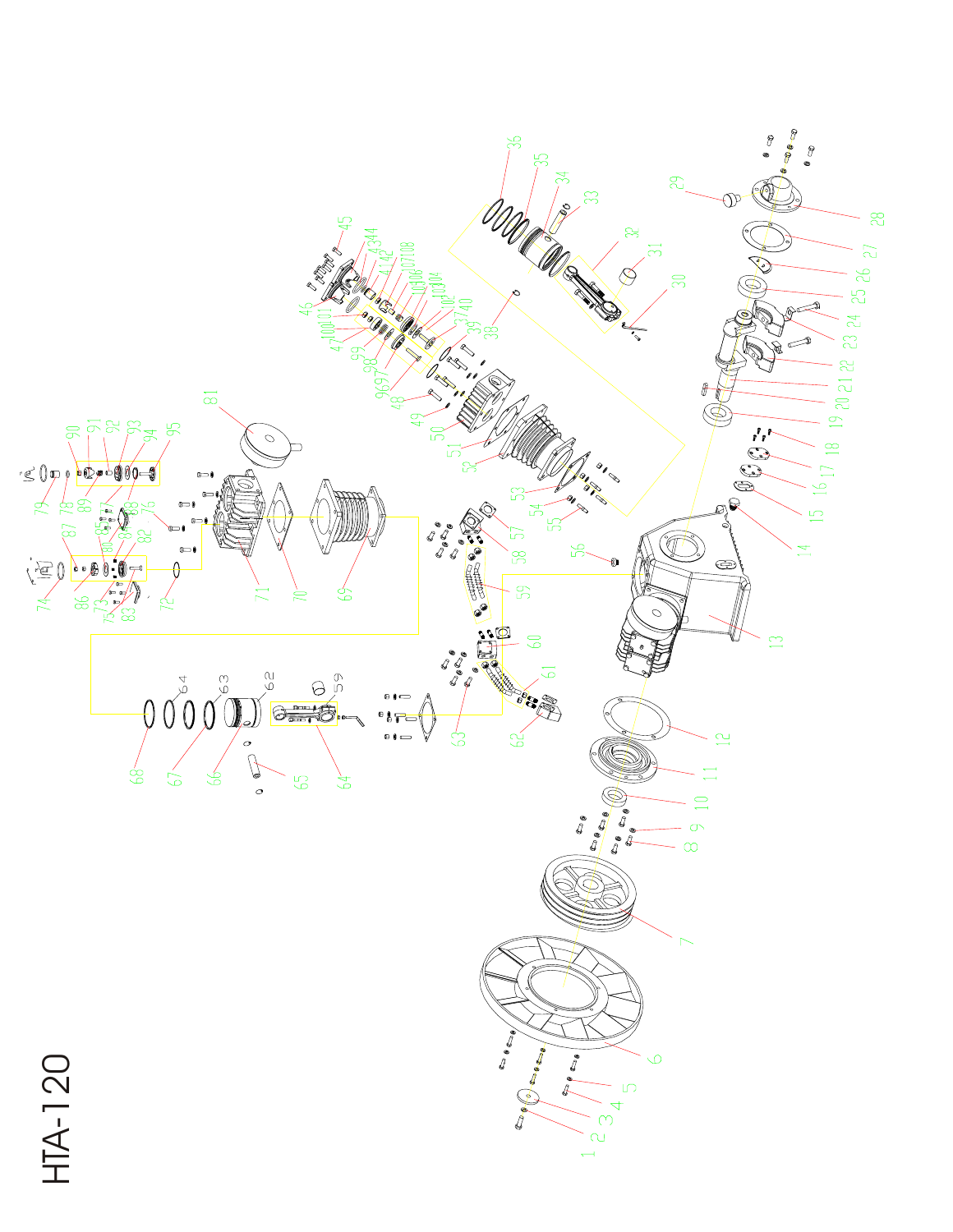| <b>ITEM</b>    | <b>DESCRIPTION</b>                     | <b>QTY</b>     | <b>PART NO.</b>   |
|----------------|----------------------------------------|----------------|-------------------|
| 1              | <b>BOLT M12*50</b>                     | 1              | 91501-1312050-8.8 |
| $\overline{2}$ | <b>SPRING WASHER M12</b>               | 25             | 92522-131200      |
| 3              | PULLEY LOCK WASHER                     | 1              | 70124-76210       |
| $\overline{4}$ | <b>BOLT M8*30</b>                      | 6              | 91501-2308030     |
| 5              | <b>WASHER 8</b>                        | 6              | 92522-130800      |
| 6              | <b>ALUMINIUM FAN</b>                   | $\mathbf{1}$   | 70135-76310       |
| $\overline{7}$ | <b>COMPRESSOR PULLEY</b>               | $\mathbf{1}$   | 70135-76011       |
| 8              | <b>BOLT M10*25</b>                     | 10             | 91501-1310025-8.8 |
| 9              | COPPER WASHER M10                      | 22             | 92521-191000      |
| 10             | OIL SEAL                               | 1              | 70134-57080       |
| 11             | FRONT BEARING COVER                    | 1              | 70135-57030       |
| 12             | FRONT BEARING COVER PACKING            | 1              | 70135-57950       |
| 13             | <b>CRANKCASE</b>                       | 1              | 70175-57010       |
| 14             | SCREW PLUG 1/2"                        | 1              | 90112-100404      |
| 15             | OIL GAUGE PACKING                      | 1              | 70124-57730       |
| 16             | OIL GAUGE ASSEMBLY                     | 1              | 70124-57700       |
| 17             | OIL GAUGE COVER                        | 1              | 70124-57740       |
| 18             | BOLT M5*16                             | 4              | 91505-1305012     |
| 19             | <b>BEARING</b>                         | 1              | 93502-32210       |
| 20             | PULLEY KEY                             | 1              | 70134-56060       |
| 21             | <b>CRANKSHAFT</b>                      | 1              | 70175-56010       |
| 22             | CRANKSHAFT COUNTER WEIGHT              | $\overline{2}$ | 70135-56032       |
| 23             | <b>COUNTERWEIGHT LOCK WASHER</b>       | $\overline{2}$ | 70135-56830       |
| 24             | COUNTERWEIGHT MOUNTING BOLT            | $\overline{2}$ | 70135-56811       |
| 25             | <b>BEARING</b>                         | 1              | 93502-30310       |
| 26             | OIL BAFFLE PLATE                       | 1              | 70134-57590       |
| 27             | REAR BEARING COVER PACKING             | 1              | 70134-57960       |
| 28             | <b>REAR BEARING COVER</b>              | 1              | 70134-57061       |
| 29             | <b>AIR STRAINER ASS'Y</b>              | $\mathbf{1}$   | 70124-57601       |
| 30             | OIL SPLASH DIPPER                      | 3              | 70135-61281       |
| 31             | TWO STAGE CONNECTING ROD BEARING SHELL | 1              | 70125-61090       |
| 32             | TWO STAGE CONNECTING ROD ASSEMBLY      | 1              | 70175-62201       |
| 33             | <b>TWO STAGE PISTON PIN</b>            | 1              | 70175-62121       |
| 34             | <b>PISTON</b>                          | 1              | 70175-62011-1     |
| 35             | TWO STAGE OIL CONTROL RING             | $\overline{2}$ | 70124-61050       |
| 36             | TWO STAGE COMPRESSER RING              | 3              | 70124-61030       |
| 37             | 2nd STAGE INLET VALVE RECEIVER         | 1              | 70175-32020       |
| 38             | PISTON PIN LOCK RING                   | 6              | 70125-61070       |
| 39             | <b>VALVE SEAT WASHER</b>               | $\overline{2}$ | 70124-11110       |
| 40             | TOW STAGE INLET VALVE ASSEMBLY         | 1              | 70175-32000       |
| 41             | TOW STAGE UNLOADING PISTON             | 1              | 70125-11220       |
| 42             | O-RING                                 | 1              | 93601-870021      |
| 43             | O-RING                                 | $\overline{2}$ | 93602-870055      |
| 44             | INLET VALVE PUSH COVER                 | 1              | 70175-12150       |
| 45             | BOLT M8*25                             | 8              | 91501-2308025-8.8 |
| 46             | <b>OUTLET VALVE PUSH COVER</b>         | 1              | 70175-12450       |
| 47             | TOW STAGE OUTLET VALVE                 | 1              | 70175-42000       |
| 48             | <b>BOLT M10*100</b>                    | $\,6$          |                   |
| 49             | SPRING WASHER M10                      | 6              | 92522-131000      |
| 50             | TOW STAGE CYLINDER HEAD                | 1              | 70175-12010       |
| 51             | <b>CYLINDER HEAD PACKING</b>           | 1              | 70124-11612       |
| 52             | TOW STAGE CYLINDER                     | 1              | 70175-52010       |
| 53             | CYLINDER CRANKCASE PACKING             | 3              | 70135-51610       |
| 54             | NUT M12                                | 12             | 92501-131200      |
| 55             | CYLINDER-CRANKCASE BOLT                | 12             | 70135-51810       |
| 56             | <b>CRANKCASE OIL CAP</b>               | $\mathbf{1}$   | 70123-57190       |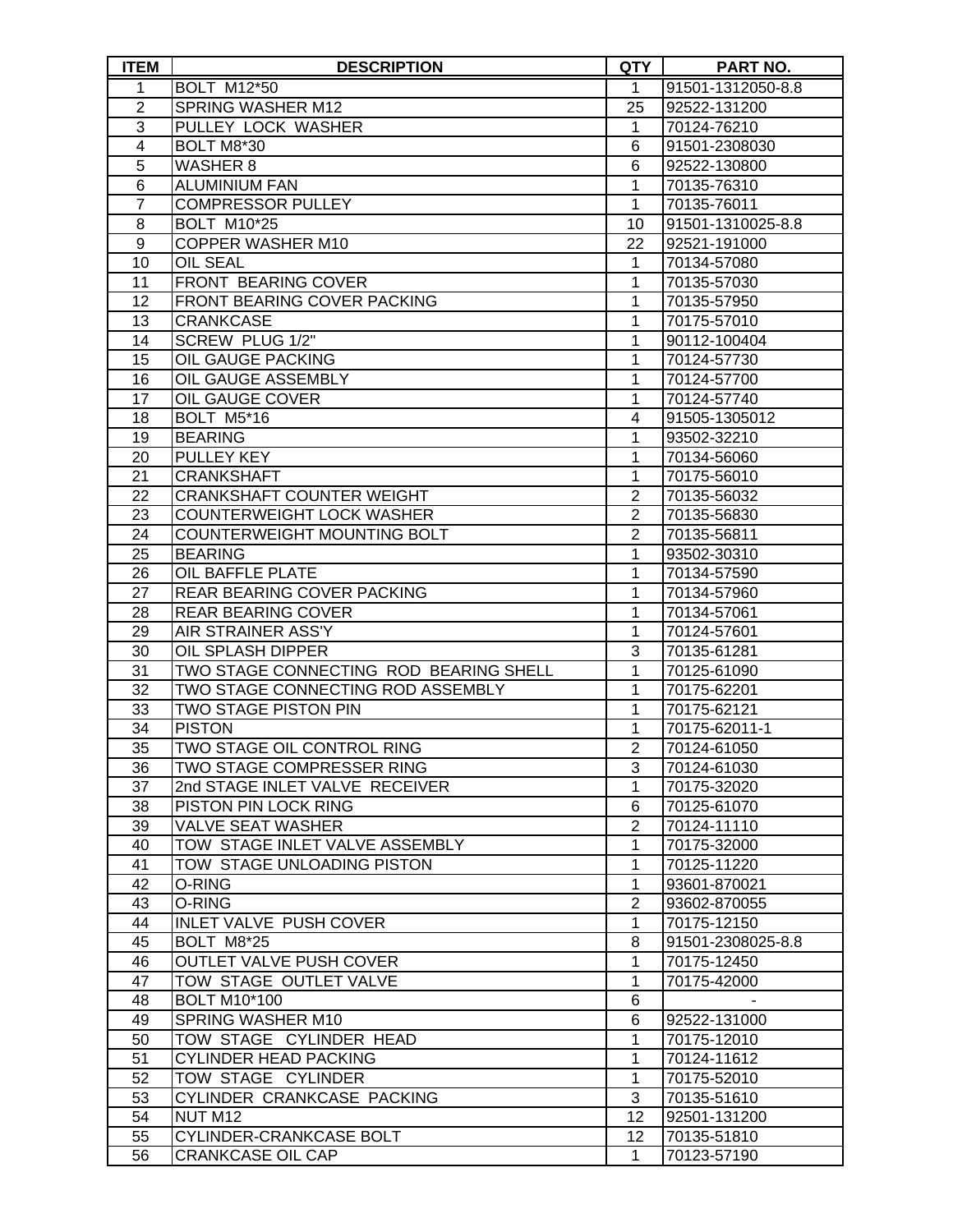| <b>ITEM</b>     | <b>DESCRIPTION</b>                | QTY            | PART NO.         |
|-----------------|-----------------------------------|----------------|------------------|
| 57              | PIPE JOINT PACKING                | 3              | 70125-87510      |
| 58              | PIPE JOINT                        | 1              | 70175-87030-4010 |
| 59              | <b>OUTLET PIPE</b>                | 1              | 70135-87200      |
| 60              | PIPE JOINT                        | 1              | 70175-87020      |
| 61              | <b>OUTLET PIPE</b>                | 1              | 70135-87100      |
| 62              | PIPE JOINT                        | $\mathbf{1}$   | 70175-87010      |
| 63              | <b>BOLT M10*65</b>                | 12             |                  |
| 64              | ONE STAGE CONNECTING ROD ASSEMBLY | $\overline{2}$ | 70125-61200      |
| 65              | ONE STAGE PISTON PIN              | $\overline{2}$ | 70125-61120      |
| 66              | ONE STAGE PISTON                  | $\overline{2}$ | 70135-61010      |
| 67              | ONE STAGE OIL CONTROL RING        | 4              | 70125-61050      |
| 68              | ONE STAGE COMPRESSION RING        | 4              | 70125-61030      |
| 69              | ONE STAGE CYLINDER                | $\overline{2}$ | 70135-51011      |
| 70              | ONE STAGE CYLINDER HEAD PACKING   | $\overline{2}$ | 70135-11612      |
| 71              | ONE STAGE CYLINDER HEAD           | $\overline{2}$ | 70135-11010      |
| 72              | <b>VALVE SEAT WASHER</b>          | $\overline{4}$ | 70125-11110      |
| 73              | ONE STAGE OUTLET VALVE            | $\overline{2}$ | 70125-41001      |
| 74              | O-RING                            | $\overline{2}$ | 93602-810065     |
| $\overline{75}$ | ONE STAGE OUTLET VALVE PUSH COVER | $\overline{2}$ | 70125-11451      |
| 76              | <b>BOLT M12*35</b>                | 12             |                  |
| 77              | ONE STAGE INLET VALVE             | $\overline{2}$ | 70125-31000      |
| 78              | O-RING                            | $\overline{2}$ | 93601-870022A    |
| 79              | ONE STAGE UNLOADING PISTON        | $\overline{2}$ | 70125-11220      |
| 80              | ONE STAGE INLET VALVE PUSH COVER  | $\overline{2}$ | 70125-11151      |
| 81              | AIR STRAINER SET                  | $\overline{2}$ | 70135-66000      |
| 82              | 1st STAGE OUTLET VALVE SEAT       | $\overline{2}$ | 70125-41012      |
| 83              | <b>BOLT</b>                       | $\overline{2}$ |                  |
| 84              | 1st STAGE OUTLET VALVE SPRING     | $\,6$          |                  |
| 85              | <b>1st STAGE PLATE</b>            | $\overline{2}$ | 70125-41030      |
| 86              | 1st OUTLET VALVE RECEIVER         | $\overline{2}$ | 70125-41025      |
| 87              | 1st STAGE LOCK NUT                | 4              | 92501-231000     |
| 88              | 1st STAGE INLET VALVE SPRING      | $\overline{2}$ | 70125-31070      |
| 89              | 1st STAGE UNLOAD SPRING           | $\overline{2}$ | 70125-11230      |
| 90              | LOCK NUT                          | $\overline{2}$ | 92517-231200     |
| 91              | 1st STAGE UNLOAD FORK             | $\overline{2}$ | 70125-31080      |
| 92              | 1st STAGE UNLOAD FORK GUIDE       | $\overline{2}$ | 70125-31090      |
| 93              | 1st STAGE INLET VALVE SEAT        | $\overline{2}$ | 70125-31010      |
| 94              | <b>1st STAGE PLATE</b>            | $\overline{2}$ | 50125-31030      |
| 95              | 1st STAGE INLET VALVE RECEIVER    | $\overline{2}$ | 70125-31023      |
| 96              | <b>BOLT</b>                       | 1              |                  |
| 97              | 2nd OUTLET VALVE RECEIVER         | 1              | 70124-41011      |
| 98              | 2nd STAGE INLET VALVE PLATE       | 1              | 70175-42030      |
| 99              | 2nd STAGE INLET VALVE SPRING      | 1              | 70124-41070      |
| 100             | 2nd OUTLET VALVE RECEIVER         | 1              | 70175-42020      |
| 101             | 2nd STAGE INLET VALVE LOCK NUT    | $\overline{2}$ | 92501-231000     |
| 102             | 2nd STAGE INLET VALVE PLATE       | 1              | 70124-31030      |
| 103             | 2nd STAGE INLET VALVE SPRING      | $\mathbf 1$    | 70124-31070      |
| 104             | 2nd STAGE INLET VALVE SEAT        | 1              | 70124-31010      |
| 105             | 2nd STAGE UNLOADING PISTON O-RING | 1              | 70124-11230      |
| 106             | 2nd STAGE UNLOAD FORK GUIDE       | 1              | 70124-31090      |
| 107             | 2nd STAGE UNLOAD FORK             | 1              | 70124-31080      |
| 108             | LOCK NUT                          | 1              | 92518-231000     |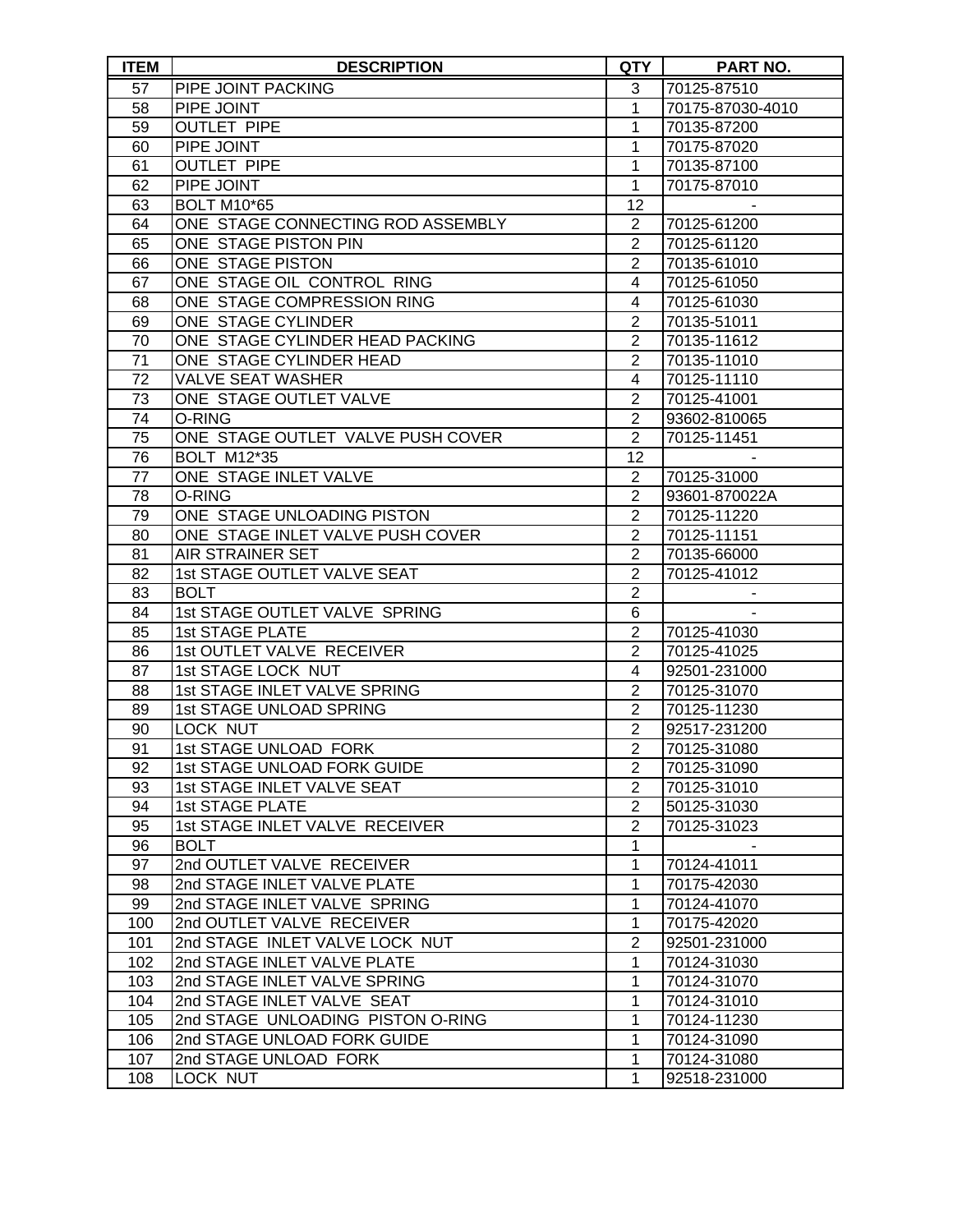### **INSTALLATION, OPERATING & MAINTENANCE INSTRUCTIONS**

#### **LOCATION & MOUNTING**

Select location as close as possible to point where the compressed air is desired, preferably in a clean, cool, dry place with the flywheel facing the wall. Leaving at least 12 inches between the compressor and the wall to allow cooling air to circulate. Place compressor in a firm level position, with the tank legs firmly shimmed and bolted to the foundation.

#### **LUBRICATION**

Every compressor is worked in and tested. It is advisable to change the oil on start-up after the first 2 weeks of operation.

| <b>Ambient Temperature</b><br>at Compressor Location | Grade<br>(non-detergent) |
|------------------------------------------------------|--------------------------|
| Below $-17^{\circ}$ C                                | SAE-5W                   |
| $-17^{\circ}$ C to $0^{\circ}$ C                     | SAE-10W                  |
| $0^{\circ}$ C to 26 $^{\circ}$ C                     | <b>SAE-20</b>            |
| Above $26^{\circ}$ C                                 | $SAE-30$                 |

#### **ELECTRICAL WIRING**

Make sure electric service corresponds to the compressor specifications. Have all the connections made only by a qualified electrician. Check the rotation of the flywheel. The rotation is determined by the arrow on the compressor flywheel. It is essential to install a magnetic starter with thermal overload protection. Use time delay fuses.

#### **PRESSURE SETTING**

The compressor should stop at the desired pressure, which was preset at the factory. However, should a change be necessary, follow the instruction on the inside cover of the pressure switch. Taking care not to exceed the maximum pressure of the compressor pump, tank, and safety valves.

#### **MAINTENANCE CHART**

| <b>CHECK LIST</b>                                                                         | D<br>$\mathbf{A}$<br>I<br>L<br>Y | W<br>$\bf{E}$<br>E<br>$\mathbf{K}$<br>L<br>Y | M<br>$\mathbf{O}$<br>$\mathbf N$<br>T<br>H<br>L<br>$\mathbf{Y}$ | 6<br>$\mathbf{M}$<br> 0 <br>N<br>T<br>$\bf H$<br>S | Y<br>E<br>$\mathbf{A}$<br>$\overline{\mathbf{R}}$<br>L<br>$\overline{\mathbf{Y}}$ |
|-------------------------------------------------------------------------------------------|----------------------------------|----------------------------------------------|-----------------------------------------------------------------|----------------------------------------------------|-----------------------------------------------------------------------------------|
| Drain condensate from air                                                                 |                                  |                                              |                                                                 |                                                    |                                                                                   |
| receiver tank, after-cooler, and<br>moisture traps (filters) in the<br>distribution line. | $\overline{X}$                   |                                              |                                                                 |                                                    |                                                                                   |
| Clean surface of the                                                                      |                                  |                                              |                                                                 |                                                    |                                                                                   |
| compressor, inter-cooler and                                                              |                                  | X                                            |                                                                 |                                                    |                                                                                   |
| after-cooler.                                                                             |                                  |                                              |                                                                 |                                                    |                                                                                   |
| Examine oil level and top-up                                                              |                                  |                                              |                                                                 |                                                    |                                                                                   |
| as necessary. Care should be                                                              |                                  | X                                            |                                                                 |                                                    |                                                                                   |
| taken not to overfill.                                                                    |                                  |                                              |                                                                 |                                                    |                                                                                   |
| Clean or replace the intake                                                               |                                  |                                              |                                                                 |                                                    |                                                                                   |
| filter. If the compressor is                                                              |                                  |                                              |                                                                 |                                                    |                                                                                   |
| operating in a dusty location,                                                            |                                  |                                              | X                                                               |                                                    |                                                                                   |
| clean or replace the filter more                                                          |                                  |                                              |                                                                 |                                                    |                                                                                   |
| often.                                                                                    |                                  |                                              |                                                                 |                                                    |                                                                                   |
| Test safety valves by lifting                                                             |                                  |                                              | X                                                               |                                                    |                                                                                   |
| lever or ring.                                                                            |                                  |                                              |                                                                 |                                                    |                                                                                   |
| Drain oil completely and refill                                                           |                                  |                                              |                                                                 |                                                    |                                                                                   |
| with fresh oil.                                                                           |                                  |                                              |                                                                 | X                                                  |                                                                                   |
| Check pressure switch                                                                     |                                  |                                              |                                                                 | X                                                  |                                                                                   |
| contacts.                                                                                 |                                  |                                              |                                                                 |                                                    |                                                                                   |
| Check motor starter contacts.                                                             |                                  |                                              |                                                                 | X                                                  |                                                                                   |
| Lubricate electric motor of                                                               |                                  |                                              |                                                                 |                                                    |                                                                                   |
| gasoline engine, in accordance                                                            |                                  |                                              |                                                                 |                                                    | X                                                                                 |
| with manufacturer's                                                                       |                                  |                                              |                                                                 |                                                    |                                                                                   |
| instructions.                                                                             |                                  |                                              |                                                                 |                                                    |                                                                                   |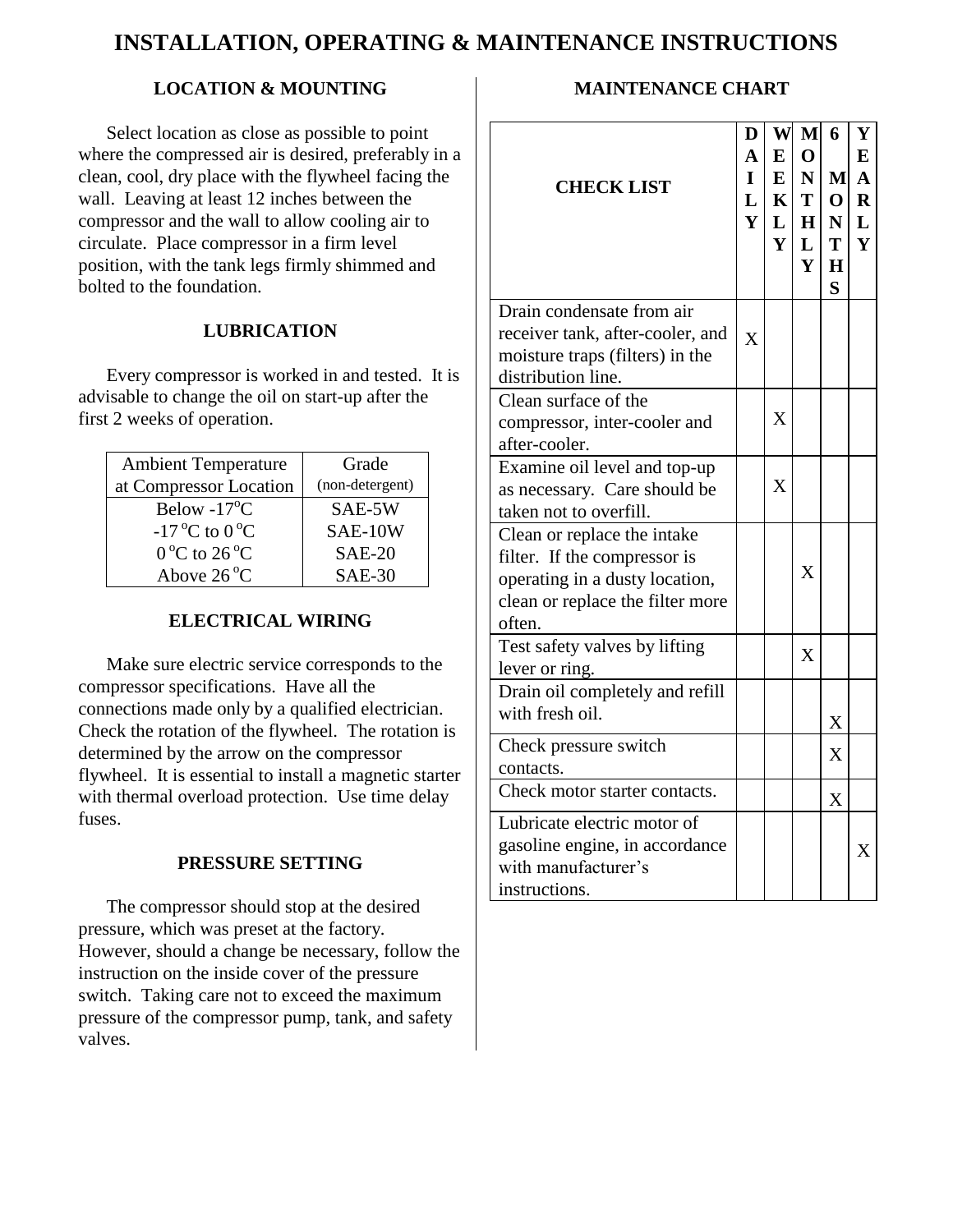#### **INSTRUCTIONS POUR L'INSTALLATION, LE FONCTIONNEMENT ET L'ENTRETIEN**

#### **EMPLACEMENT ET ASSEMBLAGE**

Choisir l'emplacement aussi près que possible de l'endroit où l'air doit être utiliser, de préférence dans un endroit propre, frais et sec, avec le volant faisant face au mur, en laissant au moins 12 pouces entre le compresseur et le mur afin de permettre à l'air refroidi de circuler. Mettre le compresseur dans une position stable et de niveau, avec les pattes du réservoir solidement calées et fixées à la base.

#### **LUBRIFICATION**

Chaque compresseur est mis en opération et vérifié. Il est conseillé de changer cette huile après les deux premières semaines de fonctionnement.

| Température ambiante à              | Grade           |
|-------------------------------------|-----------------|
| l'emplacement du compresser         | (non détergent) |
| Sous $-17^{\circ}$ C                | SAE-5W          |
| $-17^{\circ}$ C to 0 <sup>o</sup> C | SAE-10W         |
| $0^{\circ}$ C to $26^{\circ}$ C     | $SAE-20$        |
| Au-dessus $26^{\circ}$ C            | $SAE-30$        |

#### **CANALISATION ÉLECTRIQUE**

Le service électrique doit correspondre aux spécifications du compresseur. Les raccordements doivent être faits par un électricien qualifié seulement. Vérifier que la rotation soit en direction de la flèche sur le volant du compresseur. Il est essentiel d'installer un démarreur magnétique avec protection thermale de surcharge. Utiliser des fusibles a retardement.

#### **RÉGLAGE DE PRESSION**

Le compresseur devrait s'arrêter aux pressions désirées qui ont été réglées à l'usine. Cependant, si un changement était nécessaire, il faut suivre les instructions indiquez dans le couvert de l'interrupteur de pression. Prendre soins de ne pas dépassé la pression maximum de la pompe, le réservoir de pression et les soupapes de sûreté.

#### **TABLEAU L'ENTRETIEN**

| <b>LISTE DE CONTRÔLE</b>        | J<br>$\mathbf 0$<br>U<br>$\bf{R}$ | S<br>${\bf E}$<br>$\mathbf{M}$<br>$\mathbf A$<br>I<br>N<br>E | M<br>$\mathbf{O}$<br>$\mathbf I$<br>$\mathbf S$ | 6<br>M<br>$\mathbf{O}$<br>1<br>S | A<br>N<br>${\bf N}$<br>É<br>E |
|---------------------------------|-----------------------------------|--------------------------------------------------------------|-------------------------------------------------|----------------------------------|-------------------------------|
| Vidanger l'eau de               |                                   |                                                              |                                                 |                                  |                               |
| condensation du réservoir de    |                                   |                                                              |                                                 |                                  |                               |
| réception d'air, du             | X                                 |                                                              |                                                 |                                  |                               |
| refroidisseur d'air comprimé    |                                   |                                                              |                                                 |                                  |                               |
| et des siphons d'humidité de    |                                   |                                                              |                                                 |                                  |                               |
| la ligne de distribution.       |                                   |                                                              |                                                 |                                  |                               |
| Nettoyer la surface du          |                                   |                                                              |                                                 |                                  |                               |
| compresseur, du refroidisseur   |                                   | X                                                            |                                                 |                                  |                               |
| d'air intérieur et du           |                                   |                                                              |                                                 |                                  |                               |
| refroidisseur d'air comprimé.   |                                   |                                                              |                                                 |                                  |                               |
| Examiner le niveau d'huile et   |                                   |                                                              |                                                 |                                  |                               |
| en ajouter si nécessaire.       |                                   | X                                                            |                                                 |                                  |                               |
| Éviter de trop remplir.         |                                   |                                                              |                                                 |                                  |                               |
| Changer ou nettoyer le filtre   |                                   |                                                              |                                                 |                                  |                               |
| d'entrée. Si le compresseur     |                                   |                                                              |                                                 |                                  |                               |
| est dans un endroit             |                                   |                                                              | X                                               |                                  |                               |
| poussiéreux, changer ou         |                                   |                                                              |                                                 |                                  |                               |
| nettoyer le filtre plus         |                                   |                                                              |                                                 |                                  |                               |
| fréquemment.                    |                                   |                                                              |                                                 |                                  |                               |
| Vérifier les soupapes de sûreté |                                   |                                                              |                                                 |                                  |                               |
| en soulevant le levier ou       |                                   |                                                              | X                                               |                                  |                               |
| l'anneau.                       |                                   |                                                              |                                                 |                                  |                               |
| Vidanger complètement           |                                   |                                                              |                                                 |                                  |                               |
| l'huile et remplir avec de la   |                                   |                                                              |                                                 | △                                |                               |
| nouvelle huile.                 |                                   |                                                              |                                                 |                                  |                               |
| Vérifier les contacts de        |                                   |                                                              |                                                 | X                                |                               |
| l'interrupteur de pression.     |                                   |                                                              |                                                 |                                  |                               |
| Vérifier les contacts du        |                                   |                                                              |                                                 | X                                |                               |
| démarreur du moteur.            |                                   |                                                              |                                                 |                                  |                               |
| Lubrifier le moteur électrique  |                                   |                                                              |                                                 |                                  |                               |
| ou le moteur à gazoline selon   |                                   |                                                              |                                                 |                                  | X                             |
| les instruction du fabricant.   |                                   |                                                              |                                                 |                                  |                               |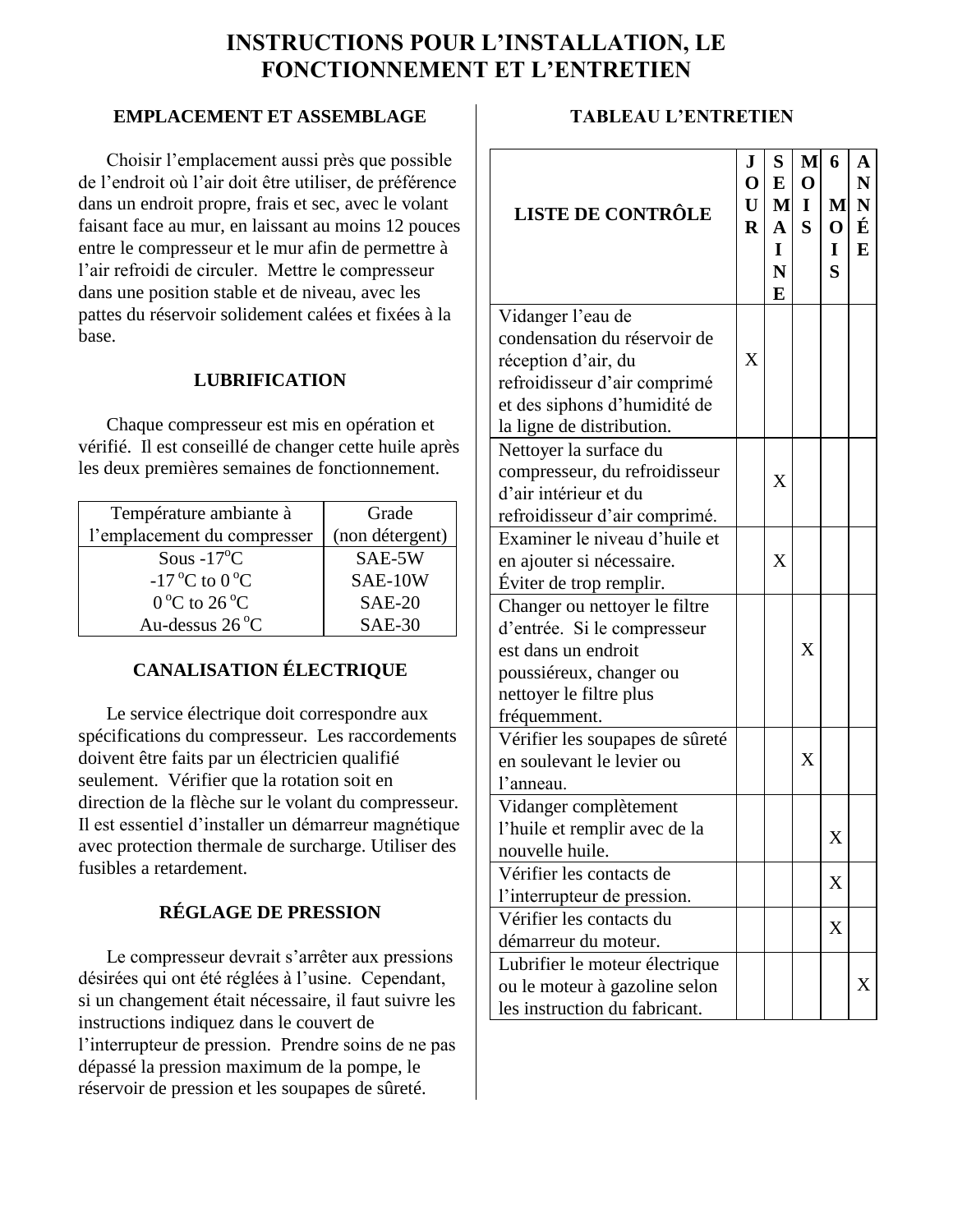#### **TROUBLE SHOOTING CHART**

#### **PROBABLE CAUSE SUGGESTED REMEDY**

| <b>COMPRESSOR HEATING UP</b>        |                                                |  |
|-------------------------------------|------------------------------------------------|--|
| No oil in crankcase.                | Fill to required level.                        |  |
| Insufficient air circulation.       | Move compressor to a better-ventilated place.  |  |
| Dirty cooling surfaces.             | Clean all external surfaces of the compressor. |  |
| Sticking check valve.               | Call for service.                              |  |
| Improper oil.                       | Change oil. See table under "Lubrication".     |  |
| Broken valve.                       | Call for service.                              |  |
| Air intake filter clogged up.       | Clean air filter. See maintenance chart.       |  |
| Pulley rotating in wrong direction. | Reverse direction of motor.                    |  |

| <b>COMPRESSOR OPERATING LONGER THAN USUAL</b> |                                                |  |  |
|-----------------------------------------------|------------------------------------------------|--|--|
| Air intake filter clogged up.                 | Clean air filter. See maintenance chart.       |  |  |
| Dirty cooling surfaces.                       | Clean all external surfaces of the compressor. |  |  |
| Leakage in air line.                          | Check all connections and tighten              |  |  |
| Dirty or broken valve.                        | Call for service                               |  |  |
| Compressor too small.                         | Call for evaluation.                           |  |  |

| <b>COMPRESSOR PUMPING OIL IN DISCHARGED AIR</b> |                                          |  |
|-------------------------------------------------|------------------------------------------|--|
| Worn piston rings.                              | Call for service.                        |  |
| Air intake filter clogged up.                   | Clean air filter. See maintenance chart. |  |
| Too much oil in compressor.                     | Drain crankcase to correct level.        |  |
| Wrong type of oil.                              | See table under "Lubrication".           |  |
| Connecting rod out of alignment.                | Call for service.                        |  |

| <b>LOW DISCHARGE PRESSURE</b>           |                                                          |  |
|-----------------------------------------|----------------------------------------------------------|--|
| Air leaks.                              | Listen for escaping air. Use soap and water on all       |  |
|                                         | connections. Bubbles will appear at leaks. Tighten loose |  |
|                                         | connections.                                             |  |
| Clogged air filter.                     | Clean air filter. See maintenance chart.                 |  |
| Unloading valve not operating properly. | Call for service.                                        |  |

| <b>COMPRESSOR STALLING</b>                                                  |                                                        |  |
|-----------------------------------------------------------------------------|--------------------------------------------------------|--|
| Have qualified electrician examine the motor, pressure<br>Overloaded motor. |                                                        |  |
|                                                                             | switch & starter.                                      |  |
| Motor starter terminals dirty.                                              | Have qualified electrician examine the motor, pressure |  |
|                                                                             | switch $&$ starter.                                    |  |

| <b>COMPRESSOR KNOCKS</b>    |                                   |  |
|-----------------------------|-----------------------------------|--|
| Carbon on piston.           | Call for service.                 |  |
| Loose or worn wrist pin.    | Call for service.                 |  |
| Worn main bearing.          | Call for service.                 |  |
| Loose motor or pump pulley. | Tighten, using required key.      |  |
| Lack of oil in crankcase.   | Fill crankcase to required level. |  |
| Loose valve assemblies.     | Call for service.                 |  |
| Piston hitting head.        | Call for service.                 |  |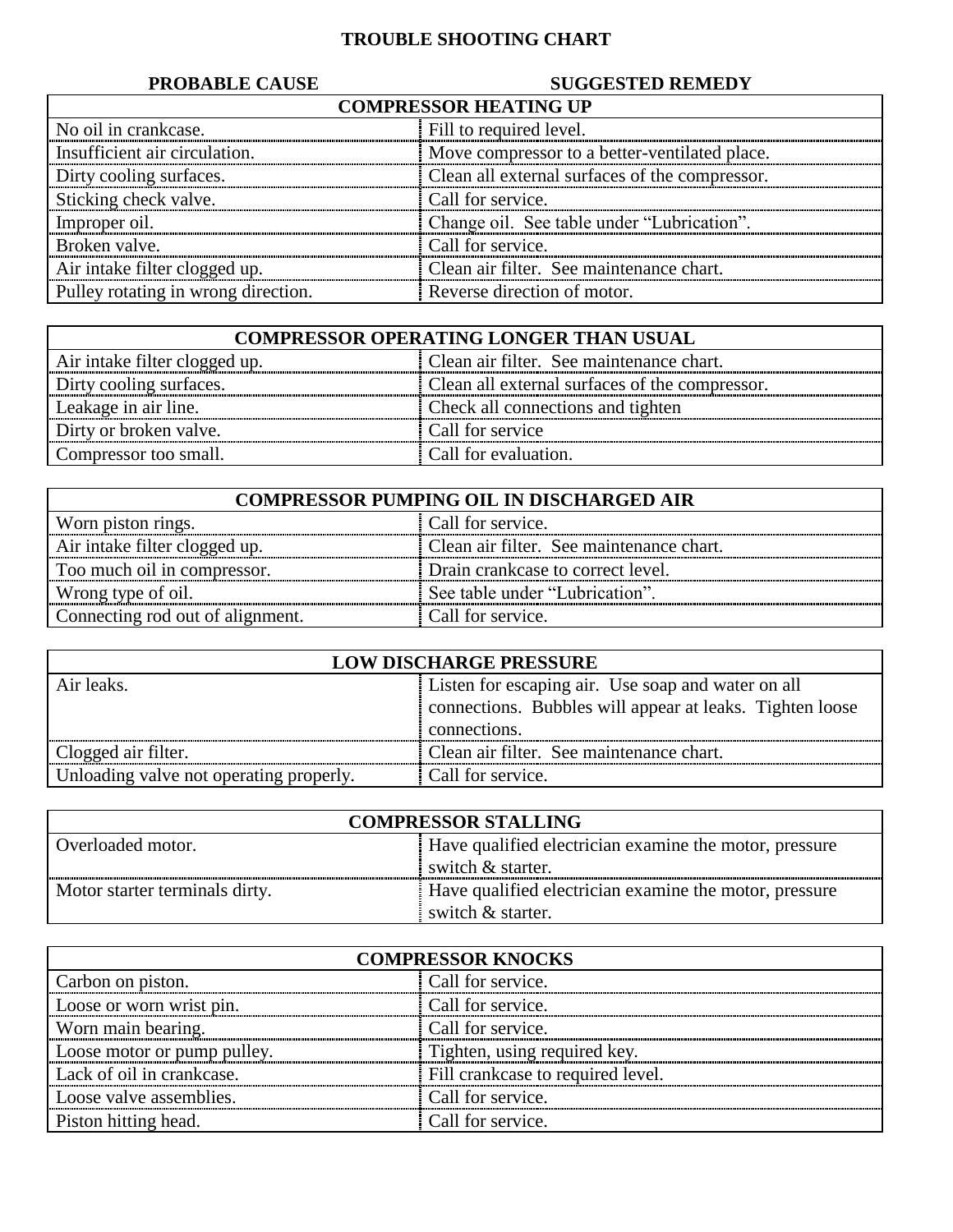### **TABLEAU DE DÉPISTAGE DES PROBLÈMES**

## **CAUSE PROBABLE SOLUTION PROPOSÉE**

| <b>ÉCHAUFFEMENT DU COMPRESSEUR</b>          |                                                          |  |
|---------------------------------------------|----------------------------------------------------------|--|
| Manque d'huile dans le carter.              | Remplir au niveau requis.                                |  |
| Circulation d'air insuffisante.             | Mettre le compresseur dans un emplacement mieux aéré.    |  |
| Surfaces de refroidissement encrassé.       | Nettoyer toutes les surfaces extérieures du compresseur. |  |
| Blocage de la soupape d'anti-retour.        | Appeler pour service.                                    |  |
| Huile qui ne convient pas.                  | Changer l'huile. Voir le tableau "Lubrification".        |  |
| Soupape brisée.                             | Appeler pour service.                                    |  |
| Filtre d'entrée d'air bouché.               | Nettoyer le filtre d'air. Voir le tableau d'entretien.   |  |
| Poulie tournant dans la mauvaise direction. | Inverser la direction du moteur.                         |  |

| <b>COMPRESSEUR EN USAGE POUR UNE DURÉE PLUS LONGE QUE LA NORMALE</b> |                                                        |  |
|----------------------------------------------------------------------|--------------------------------------------------------|--|
| Filtre d'entrée d'air bouché.                                        | Nettoyer le filtre d'air. Voir le tableau d'entretien. |  |
| Surfaces de refroidissement encrassé.                                | Nettoyer toutes les surfaces extérieures.              |  |
| Fuite dans le conduit d'air.                                         | Vérifier et resserrer tous les raccordements.          |  |
| Soupape sale ou brisée.                                              | Appeler pour service                                   |  |
| Compresseur trop petit.                                              | Appeler pour évaluation.                               |  |

| <b>COMPRESSEUR POMPANT DE L'HUILE DANS L'AIR REFOULÉ</b> |                                                        |  |
|----------------------------------------------------------|--------------------------------------------------------|--|
| Segments de pistons usés.                                | Appeler pour service.                                  |  |
| Filtre d'entrée d'air bouché.                            | Nettoyer le filtre d'air. Voir le tableau d'entretien. |  |
| Trop d'huile dans le compresseur.                        | Vidanger le carter pour corriger le niveau.            |  |
| Huile qui ne convient pas.                               | Voir le tableau "Lubrification".                       |  |
| Bielle motrice désalignée.                               | Appeler pour service.                                  |  |

| <b>BASSE PRESSION DE DÉCHARGE</b>                                    |                                                                  |  |
|----------------------------------------------------------------------|------------------------------------------------------------------|--|
| Fuites d'air.                                                        | Écouter le bruit de la fuite d'air. Mettre de l'eau et du savon  |  |
|                                                                      | sur tous les joints. Des bulles de savon apparaîtront là où il y |  |
|                                                                      | a des fuites. Resserrer les joints mal ajustés.                  |  |
| Filtre d'entrée d'air bouché.                                        | Nettoyer le filtre d'air. Voir le tableau d'entretien.           |  |
| La soupape de déchargement ne fonctionne pas   Appeler pour service. |                                                                  |  |
| bien.                                                                |                                                                  |  |

| <b>ARRÊT DU COMPRESSEUR</b>             |                                                            |
|-----------------------------------------|------------------------------------------------------------|
| Moteur surchargé.                       | Faire examiner le moteur, l'interrupteur de pression et le |
|                                         | démarreur par un électricien qualifié.                     |
| Bornes du démarreur du moteur encrassé. | Faire examiner le moteur, l'interrupteur de pression et le |
|                                         | démarreur par un électricien qualifié                      |

| <b>COGNEMENT DU COMPRESSEUR</b>          |                                         |  |
|------------------------------------------|-----------------------------------------|--|
| Carbone sur le piston.                   | Appeler pour service.                   |  |
| Bouton de manivelle mal ajusté ou usé.   | Appeler pour service.                   |  |
| Palier principal usé.                    | Appeler pour service.                   |  |
| Poulie du moteur ou pompe mal assujetti. | Resserrer, en utilisant la clé requise. |  |
| Manque d'huile dans le carter.           | Remplir le carter au niveau requis.     |  |
| Assemblage des soupapes mal assujetti.   | Appeler pour service.                   |  |
| Piston heurtant la culasse.              | Appeler pour service.                   |  |